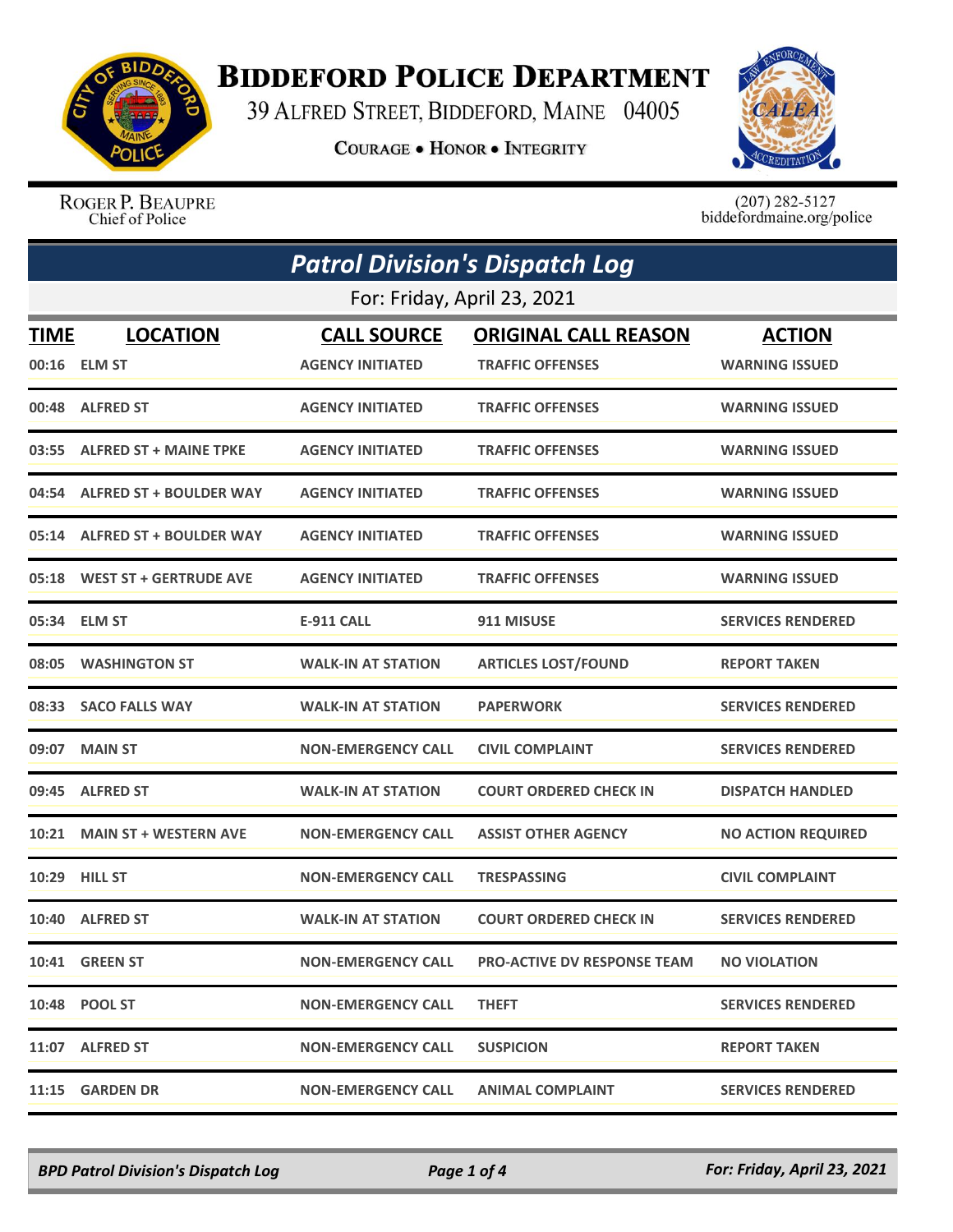| <b>TIME</b> | <b>LOCATION</b>                | <b>CALL SOURCE</b>                              | <b>ORIGINAL CALL REASON</b>                                           | <b>ACTION</b>             |
|-------------|--------------------------------|-------------------------------------------------|-----------------------------------------------------------------------|---------------------------|
|             | 11:35 POOL ST                  | <b>AGENCY INITIATED</b>                         | <b>TRAFFIC OFFENSES</b>                                               | <b>WARNING ISSUED</b>     |
|             | 11:42 POOL ST                  | <b>AGENCY INITIATED</b>                         | <b>TRAFFIC OFFENSES</b>                                               | <b>VSAC ISSUED</b>        |
|             | 11:44 CENTER ST                | <b>NON-EMERGENCY CALL</b>                       | <b>ANIMAL COMPLAINT</b>                                               | <b>NO VIOLATION</b>       |
|             | 12:04 POOL ST + HIDDEN FARM RD | <b>AGENCY INITIATED</b>                         | <b>TRAFFIC OFFENSES</b>                                               | <b>WARNING ISSUED</b>     |
|             | 12:13 POOL ST                  | <b>AGENCY INITIATED</b>                         | <b>TRAFFIC OFFENSES</b>                                               | <b>VSAC ISSUED</b>        |
|             | 12:25 POOL ST                  | <b>AGENCY INITIATED</b>                         | <b>TRAFFIC OFFENSES</b>                                               | <b>WARNING ISSUED</b>     |
|             | 12:33 POOL ST                  | <b>AGENCY INITIATED</b>                         | <b>TRAFFIC OFFENSES</b>                                               | <b>VSAC ISSUED</b>        |
|             | 12:41 MAIN ST                  | <b>E-911 CALL</b>                               | <b>SUSPICION</b>                                                      | <b>SERVICES RENDERED</b>  |
|             | 12:42 MADDOX POND RD           | <b>E-911 CALL</b>                               | 911 MISUSE                                                            | <b>DISPATCH HANDLED</b>   |
|             | 12:43 SUNRISE ST               | <b>NON-EMERGENCY CALL</b>                       | <b>ANIMAL COMPLAINT</b>                                               | <b>REPORT TAKEN</b>       |
|             | 12:45 POOL ST                  | <b>AGENCY INITIATED</b>                         | <b>TRAFFIC OFFENSES</b>                                               | <b>VSAC ISSUED</b>        |
|             | 12:56 PRECOURT ST + ELM ST     | <b>AGENCY INITIATED</b>                         | <b>TRAFFIC OFFENSES</b>                                               | <b>NO ACTION REQUIRED</b> |
|             | 12:57 POOL ST + HIDDEN FARM RD | <b>AGENCY INITIATED</b>                         | <b>TRAFFIC OFFENSES</b>                                               | <b>VSAC ISSUED</b>        |
| 12:57       | <b>MAIN ST</b>                 | <b>NON-EMERGENCY CALL</b>                       | <b>SUSPICION</b>                                                      | <b>SERVICES RENDERED</b>  |
|             | 13:28 POOL ST                  | <b>AGENCY INITIATED</b>                         | <b>TRAFFIC OFFENSES</b>                                               | <b>VSAC ISSUED</b>        |
|             | 13:37 CLIFFORD ST + CLEAVES ST | <b>NON-EMERGENCY CALL</b>                       | <b>VEHICLE CRASH - FIRE / EMS</b>                                     | <b>SUMMONS ISSUED</b>     |
|             |                                | CHARGE: LEAVING SCENE OF MOTOR VEHICLE ACCIDENT | OFFENDER: JOHN JAY DAVIS-GALANTE  AGE: 31  RESIDENT OF: BIDDEFORD, ME |                           |
|             | 13:39 POOL ST                  | <b>AGENCY INITIATED</b>                         | <b>TRAFFIC OFFENSES</b>                                               | <b>WARNING ISSUED</b>     |
|             | 13:45 POOL ST                  | <b>AGENCY INITIATED</b>                         | <b>TRAFFIC OFFENSES</b>                                               | <b>WARNING ISSUED</b>     |
|             | 13:56 POOL ST + CLIFFORD ST    | <b>AGENCY INITIATED</b>                         | <b>TRAFFIC OFFENSES</b>                                               | <b>WARNING ISSUED</b>     |
|             | <b>14:05 MAIN ST</b>           | <b>E-911 CALL</b>                               | <b>FIGHTS</b>                                                         | <b>REPORT TAKEN</b>       |
|             | 14:05 PARKVIEW CT              | <b>NON-EMERGENCY CALL</b>                       | <b>DISTURBANCE / NOISE</b>                                            | <b>REPORT TAKEN</b>       |
|             | 14:09 MAIN ST                  | <b>AGENCY INITIATED</b>                         | <b>TRAFFIC OFFENSES</b>                                               | <b>WARNING ISSUED</b>     |
|             | 14:17 POOL ST                  | <b>AGENCY INITIATED</b>                         | <b>TRAFFIC OFFENSES</b>                                               | <b>VSAC ISSUED</b>        |
|             | 14:20 ELM ST                   | <b>AGENCY INITIATED</b>                         | <b>ANIMAL COMPLAINT</b>                                               | <b>WARNING ISSUED</b>     |
|             |                                |                                                 |                                                                       |                           |

*BPD Patrol Division's Dispatch Log Page 2 of 4 For: Friday, April 23, 2021*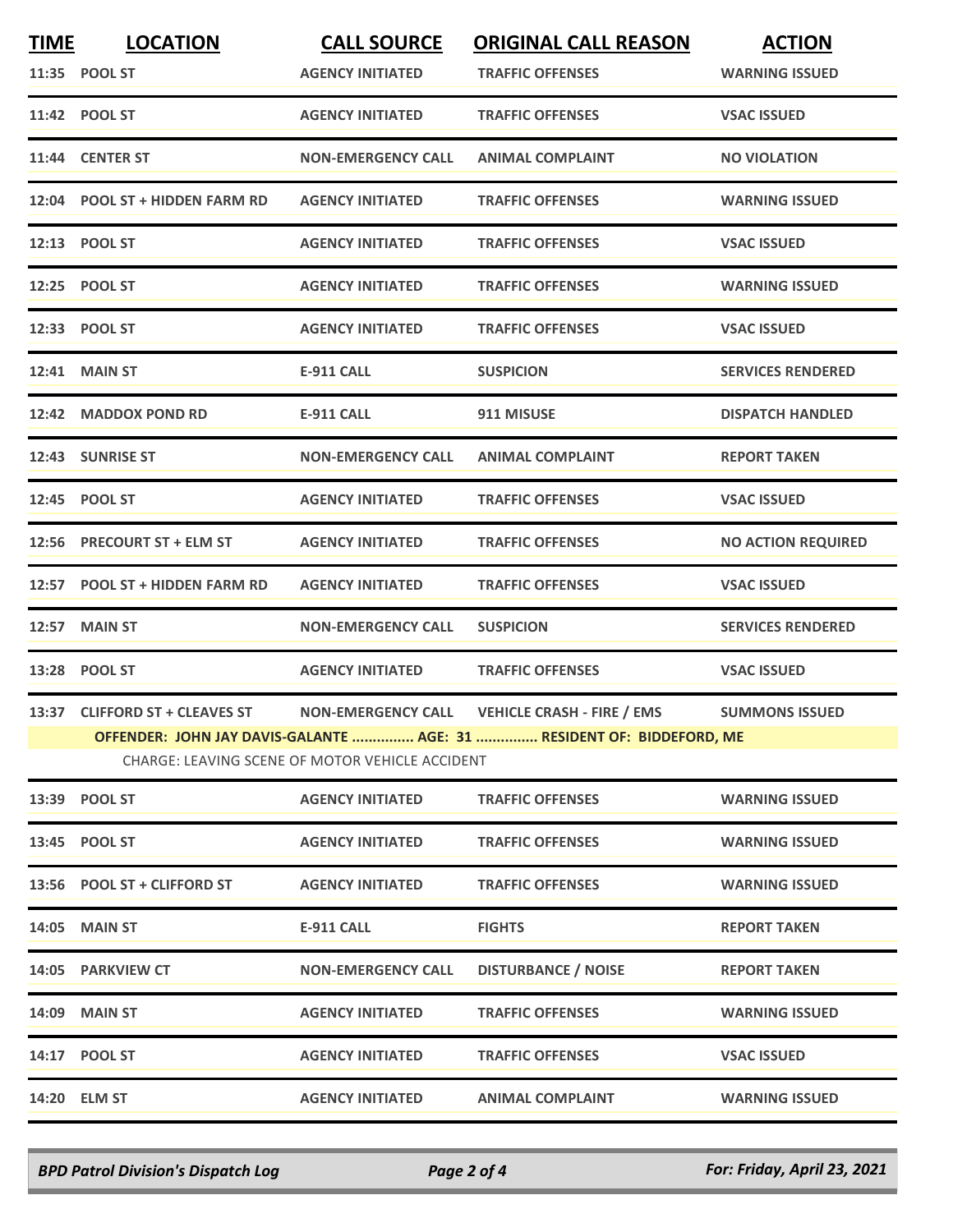| <b>TIME</b> | <b>LOCATION</b>                                    | <b>CALL SOURCE</b>                | <b>ORIGINAL CALL REASON</b>                                    | <b>ACTION</b>                |
|-------------|----------------------------------------------------|-----------------------------------|----------------------------------------------------------------|------------------------------|
|             | 14:27 POOL ST                                      | <b>AGENCY INITIATED</b>           | <b>TRAFFIC OFFENSES</b>                                        | <b>WARNING ISSUED</b>        |
|             | 14:34 POOL ST                                      | <b>AGENCY INITIATED</b>           | <b>TRAFFIC OFFENSES</b>                                        | <b>WARNING ISSUED</b>        |
|             | 14:43 GUINEA RD                                    | <b>AGENCY INITIATED</b>           | <b>TRAFFIC OFFENSES</b>                                        | <b>WARNING ISSUED</b>        |
|             | <b>15:24 MAIN ST</b>                               | <b>AGENCY INITIATED</b>           | <b>TRAFFIC OFFENSES</b>                                        | <b>WARNING ISSUED</b>        |
|             | 15:29 SACO FALLS WAY                               | <b>AGENCY INITIATED</b>           | <b>PAPERWORK</b>                                               | <b>NEGATIVE CONTACT</b>      |
|             | 15:33 SACO FALLS WAY                               | <b>WALK-IN AT STATION</b>         | <b>ASSIST OTHER AGENCY</b>                                     | <b>SERVICES RENDERED</b>     |
|             | 15:41 GRAHAM ST                                    | <b>NON-EMERGENCY CALL</b>         | <b>CIVIL COMPLAINT</b>                                         | <b>SERVICES RENDERED</b>     |
|             | 15:48 HILL ST + FALL ST                            | AGENCY INITIATED TRAFFIC OFFENSES |                                                                | <b>SUMMONS ISSUED</b>        |
|             |                                                    |                                   | OFFENDER: JAMES LEVI HALL  AGE: 29  RESIDENT OF: BIDDEFORD, ME |                              |
|             | <b>CHARGE: FAILING TO OBTAIN DRIVERS LICENSE</b>   |                                   |                                                                |                              |
|             | 16:00 ELM ST + TAYLOR ST                           | <b>AGENCY INITIATED</b>           | <b>TRAFFIC OFFENSES</b>                                        | <b>WARNING ISSUED</b>        |
|             | 16:08 SUMMER ST                                    | <b>NON-EMERGENCY CALL</b>         | <b>DISTURBANCE / NOISE</b>                                     | <b>SERVICES RENDERED</b>     |
|             | 16:14 POOL ST + NEWTOWN RD                         | <b>AGENCY INITIATED</b>           | <b>TRAFFIC OFFENSES</b>                                        | <b>WARNING ISSUED</b>        |
|             | 16:26 ALFRED ST                                    | <b>E-911 CALL</b>                 | 911 MISUSE                                                     | <b>NO ACTION REQUIRED</b>    |
|             | 16:38 SOUTH ST + VILLAGE LN                        | <b>AGENCY INITIATED</b>           | <b>TRAFFIC OFFENSES</b>                                        | <b>WARNING ISSUED</b>        |
|             | 16:45 ALFRED ST                                    | <b>AGENCY INITIATED</b>           | <b>TRAFFIC OFFENSES</b>                                        | <b>WARNING ISSUED</b>        |
|             | 16:47 SOUTH ST                                     | <b>AGENCY INITIATED</b>           | <b>TRAFFIC OFFENSES</b>                                        | <b>WARNING ISSUED</b>        |
|             | 16:52 ELM ST                                       | <b>AGENCY INITIATED</b>           | <b>TRAFFIC OFFENSES</b>                                        | <b>WARNING ISSUED</b>        |
|             | 16:52 PIERSONS LN                                  | <b>NON-EMERGENCY CALL</b>         | <b>PARKING COMPLAINT</b>                                       | <b>PARKING TICKET ISSUED</b> |
|             | 16:53 POOL ST + HEDLEY REYNOLDS W AGENCY INITIATED |                                   | <b>TRAFFIC OFFENSES</b>                                        | <b>VSAC ISSUED</b>           |
|             | 16:56 SOUTH ST + MT PLEASANT ST                    | <b>AGENCY INITIATED</b>           | <b>TRAFFIC OFFENSES</b>                                        | <b>WARNING ISSUED</b>        |
|             | 17:02 WELLSPRING RD + ALFRED ST                    | <b>AGENCY INITIATED</b>           | <b>TRAFFIC OFFENSES</b>                                        | <b>VSAC ISSUED</b>           |
|             | 17:03 MAIN ST                                      | <b>AGENCY INITIATED</b>           | <b>TRAFFIC OFFENSES</b>                                        | <b>WARNING ISSUED</b>        |
|             | 17:09 MAY ST + BEACON AVE                          | <b>AGENCY INITIATED</b>           | <b>TRAFFIC OFFENSES</b>                                        | <b>SUMMONS ISSUED</b>        |
|             | 17:26 LAMBERT ST + ALFRED ST                       | <b>AGENCY INITIATED</b>           | <b>TRAFFIC OFFENSES</b>                                        | <b>WARNING ISSUED</b>        |
|             | 17:45 MAIN ST                                      | <b>AGENCY INITIATED</b>           | <b>PRO-ACTIVE DV RESPONSE TEAM</b>                             | <b>NEGATIVE CONTACT</b>      |
|             |                                                    |                                   |                                                                |                              |

*BPD Patrol Division's Dispatch Log Page 3 of 4 For: Friday, April 23, 2021*